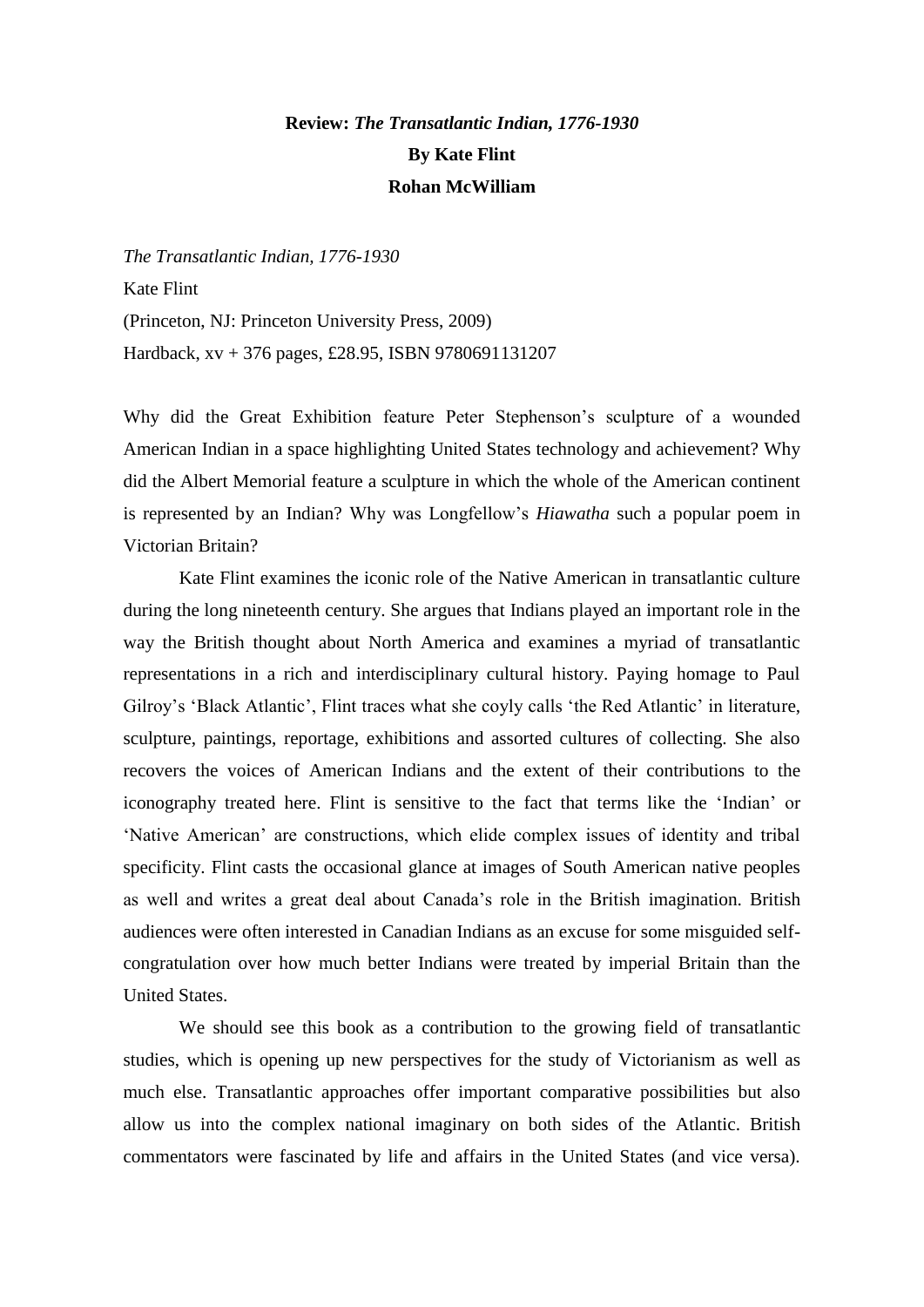American narratives and themes began to influence British popular culture in the nineteenth century (for example, Buffalo Bill's Wild West Show which is extensively discussed here). It might even prove fruitful to push twentieth-century arguments about 'Americanisation' back into the Victorian period in the light of work like this.

Flint argues that representations of Native Americans reflected contemporary concerns in Britain or were appropriated in distinctive ways. Take Robert Southey's long poem *Madoc* (1805), which recycled the myth that people from Wales had founded a colony in twelfth-century Mexico. The poem initially reflected his vision of Pantisocracy: the aspiration to create a utopian community in the New World. During the time of its composition, it came, however, to express Southey's increasing sympathy with colonialism. The figure of the Indian fulfilled other useful purposes in the nineteenth century. Native Americans achieved a dominant role in transatlantic culture because they provided a way of talking about national and ethnic origins, which suited developing ideas about race (and also racial degeneration). There was the feeling that Indians could be considered as the only truly authentic Americans (119). A reading of Thomas Campbell's poem *Gertrude of Wyoming* (1809) shows that the iconography of Indian life also provided a way of mourning the loss of a form of agrarian Englishness (50).

The major theme of Flint's book is the way in which Indians were often idealised as noble savages. However, a condition of this form of representation was that they should be viewed as part of a doomed or dying race, which would inevitably have to give way to the forces of white expansion. Indian culture thus could be an object of fascination and even sympathy at the same time as Indian people were being wiped out or forcibly relocated as in the Trail of Tears, which commenced in 1836. The recovery of Indian voices by Flint provides them with a form of agency that reveal the hollowness of the prevailing images of a dying race (even though these forms of representation could often be very sympathetic to Native American culture).

Flint argues that the images discussed here were heavily shaped by Romanticism, which generated a language of sympathy for native peoples and traded in melancholy images of dying Indians (29-30). Although Flint is at pains to uncover a large number of writers who constructed images of Native Americans, it is difficult to ignore the importance of James Fenimore Cooper's *The Last of the Mohicans* (1826). We can tell the impact of a cultural trope in popular culture when it is absorbed into children's play.

## **Rohan McWilliam, Review:** *The Transatlantic Indian, 1776-1930* **by Kate Flint**

**19**: Interdisciplinary Studies in the Long Nineteenth Century, 9 (2009) www.19.bbk.ac.uk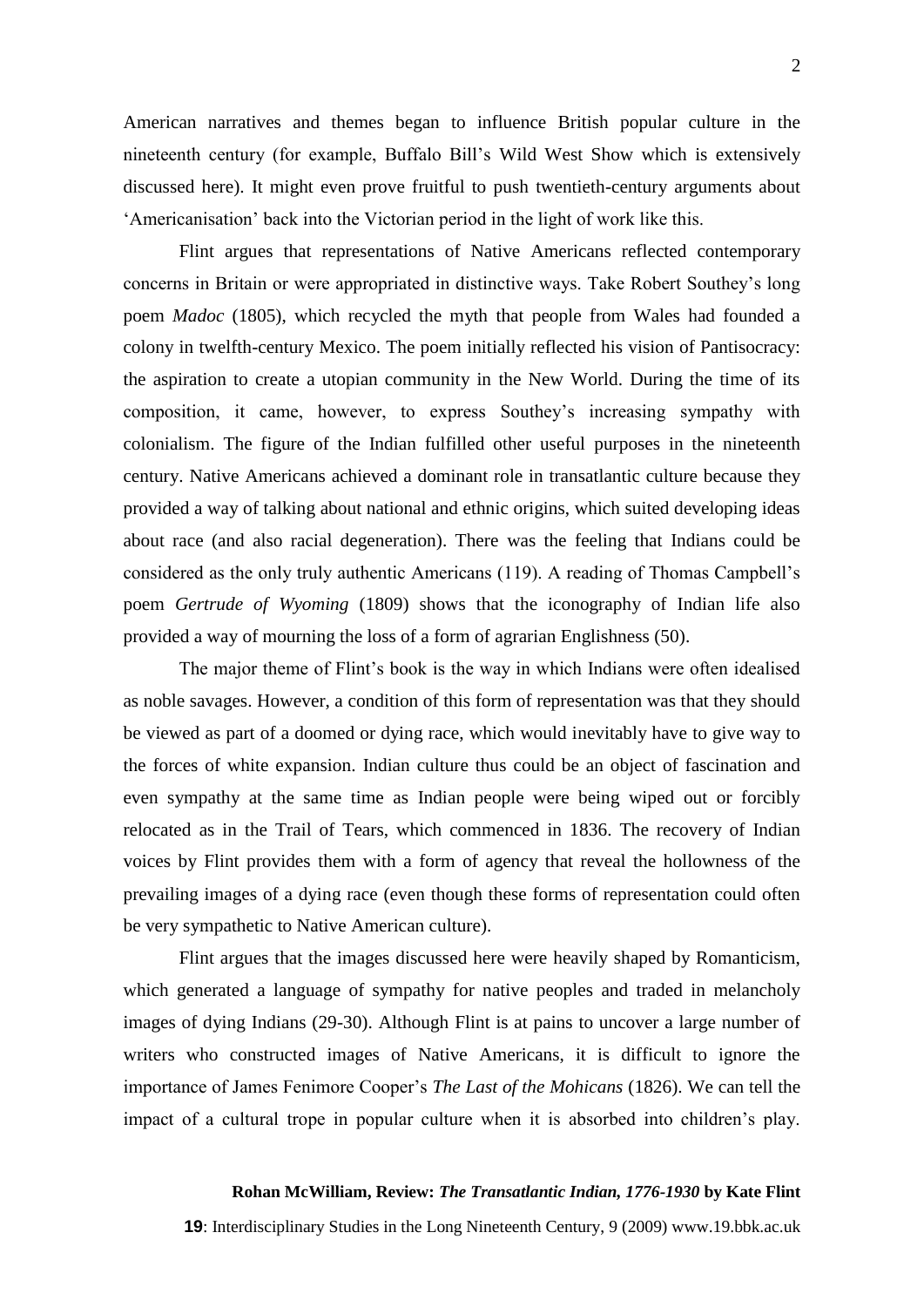According to one commentator, Cooper's fiction 'divided every school playground into Mohicans and Delawares, Pawnees and Iroquois' (138). Cooper, Flint allows, helped establish 'the terms in which Indians were popularly conceived across the Atlantic' (136). This included a sense that Indians could be noble but also prone to violence as part of their culture. There were also distinctions between good Indians and bad Indians. These images then thrived in boys' fiction. Mayne Reid's novels traded on the dualism between savagery and virtue in Indian culture but also offered concern that dispossession and racism had worrying implications for the development of the British Empire (158-9). Flint also examines the way British women writers such as Frances Trollope represented native Americans, arguing that images of native American life in effect allowed them to talk about their own marginal status (87, 92). She notes the affinity of this strain of writing with women's feeling for the cause of anti-slavery.

How did the British encounter actual Native American people? Indian people were brought to the British Isles from the early seventeenth century onwards, most famously Pocahantas who came over in 1616. In the nineteenth century, there were Indian missionaries to Britain such as the Reverend Peter Jones (half-Mississauga, half Welsh) who is discussed in these pages. A number of popular shows and events drew audiences because of the participation of Indians. If the book has a central figure, it is George Catlin, the collector, artist and ethnographer, who came to Britain with a long-running exhibition about Indian life. The Indians he brought over were expected to put on a performance and act out their culture. Catlin viewed them with great sympathy but himself believed they were a doomed people. Dickens first found out about Native American culture from Catlin's show (before Indians actually joined it) and later went on to mock the Noble Savage stereotypes that it propagated (144, 150-1).

The most famous of these shows featuring American Indians was, of course, Buffalo Bill's. Its showmanship and spectacle amazed the British public in a series of visits that commenced in 1887. Flint discusses the British reception of the show arguing that Buffalo Bill was adopted by the British as a manly, colonial figure who was in effect one of them. His Wild West Show entered the national imagination so powerfully that it made sense for J.M. Barrie to introduce American Indians into Never Never Land in *Peter Pan*. British audiences imaginatively co-opted Indians into a space of pure of escapism and fairyland fun, whereas American audiences saw Peter Pan's relationship with Tiger

## **Rohan McWilliam, Review:** *The Transatlantic Indian, 1776-1930* **by Kate Flint**

**19**: Interdisciplinary Studies in the Long Nineteenth Century, 9 (2009) www.19.bbk.ac.uk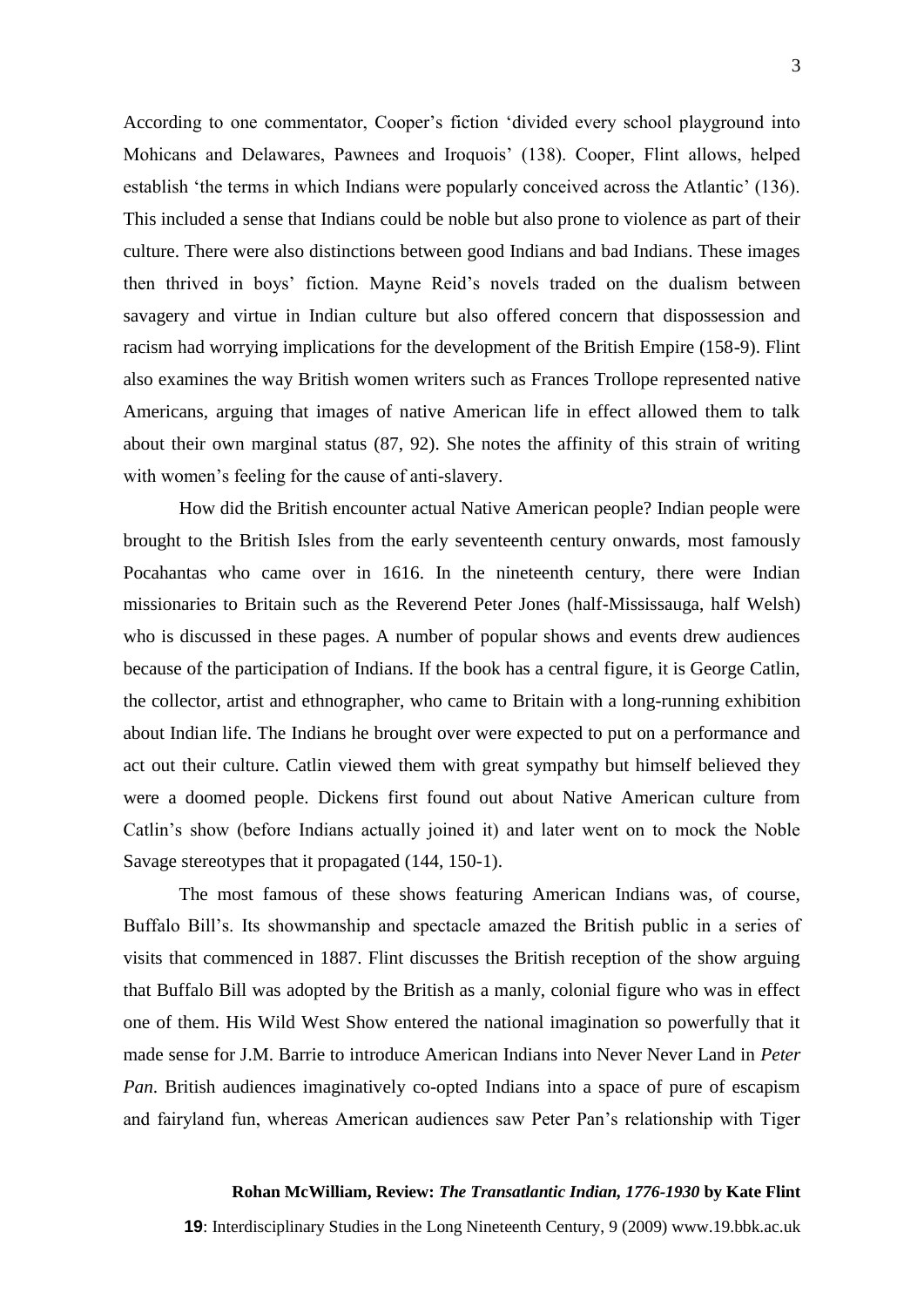Lily as an allegory of the relationship between whites and Indians (254). There was, in other words, a different quality to the nature of fantasy involving Indians on either side of the Atlantic. However, these cultural encounters with Native Americans by the British were rarely frivolous; rather, they were part of a wider web of relationships and representations that forced the British to think about the frontier societies that they themselves ruled.

Flint ends her book in 1930 just at the moment that the Hollywood Western was really taking over the global imagination. I was left wondering whether she sees the representations of Indians that followed in terms of continuity or change. The Western was a vital cinematic genre until at least the 1960s. One of the forces that killed it, of course, was its problematic portrayal of Native Americans. The book did make me want to think more about how commentators in the rest of Europe represented Native Americans. Did other countries feel differently about Indians and about the West? Eugene Sue commenced his *Mysteries of Paris* in 1842 by invoking the spirit of James Fenimore Cooper, promising to explore the violent tribes that made up the Parisian underworld in the same manner. The use of Native Americans facilitated a form of description in which particular social groups could be thought of as 'tribes'. One could find more examples.

Some of the discussion in Flint's book will not be unfamiliar to those who have followed the scholarship on Native Americans over the years. For example, historians have long pointed to the paradox that Native American life could be idealised and romanticised at the same time as Indians were being exterminated. However, the incorporation of an Anglo-American framework by Flint takes us into new territory. The Victorians cherished stories about frontier societies (although Flint is sensitive to the ways in which the 'frontier' is an invented space in so many different ways). The book offers a distinctive and complex treatment of the imperial imagination in Victorian Britain, all the more effective as it includes the United States, which was no longer part of the empire. The Anglo-American world was shaped by comparable issues concerning the relationship between white settlement and native peoples, whether in the American West or in Africa. We might compare Buffalo Bill with heroes of British imperial fiction such as Rider Haggard's Allan Quartermain (254-5).

With its feeling for the politics of gender, reading and cultures of visuality, one can detect links here to some of Flint's earlier work but the book still feels very different. I am

## **Rohan McWilliam, Review:** *The Transatlantic Indian, 1776-1930* **by Kate Flint**

**19**: Interdisciplinary Studies in the Long Nineteenth Century, 9 (2009) www.19.bbk.ac.uk